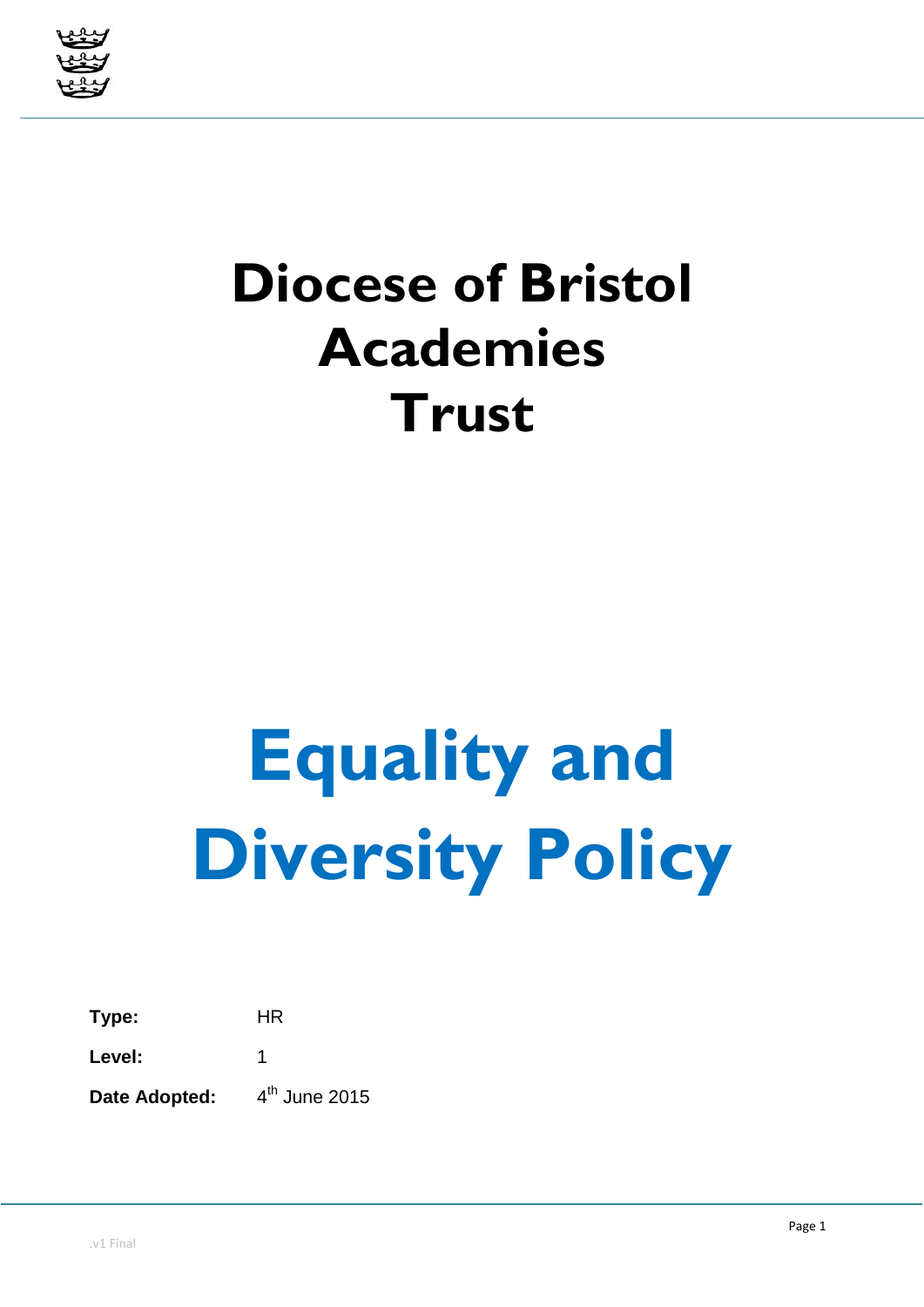| <b>Date</b> | Page | <b>Change</b> | Origin of Change e.g. TU<br>request, Change in legislation |
|-------------|------|---------------|------------------------------------------------------------|
|             |      |               |                                                            |
|             |      |               |                                                            |
|             |      |               |                                                            |
|             |      |               |                                                            |
|             |      |               |                                                            |
|             |      |               |                                                            |
|             |      |               |                                                            |
|             |      |               |                                                            |
|             |      |               |                                                            |
|             |      |               |                                                            |
|             |      |               |                                                            |

## **History of most recent Policy changes (must be completed)**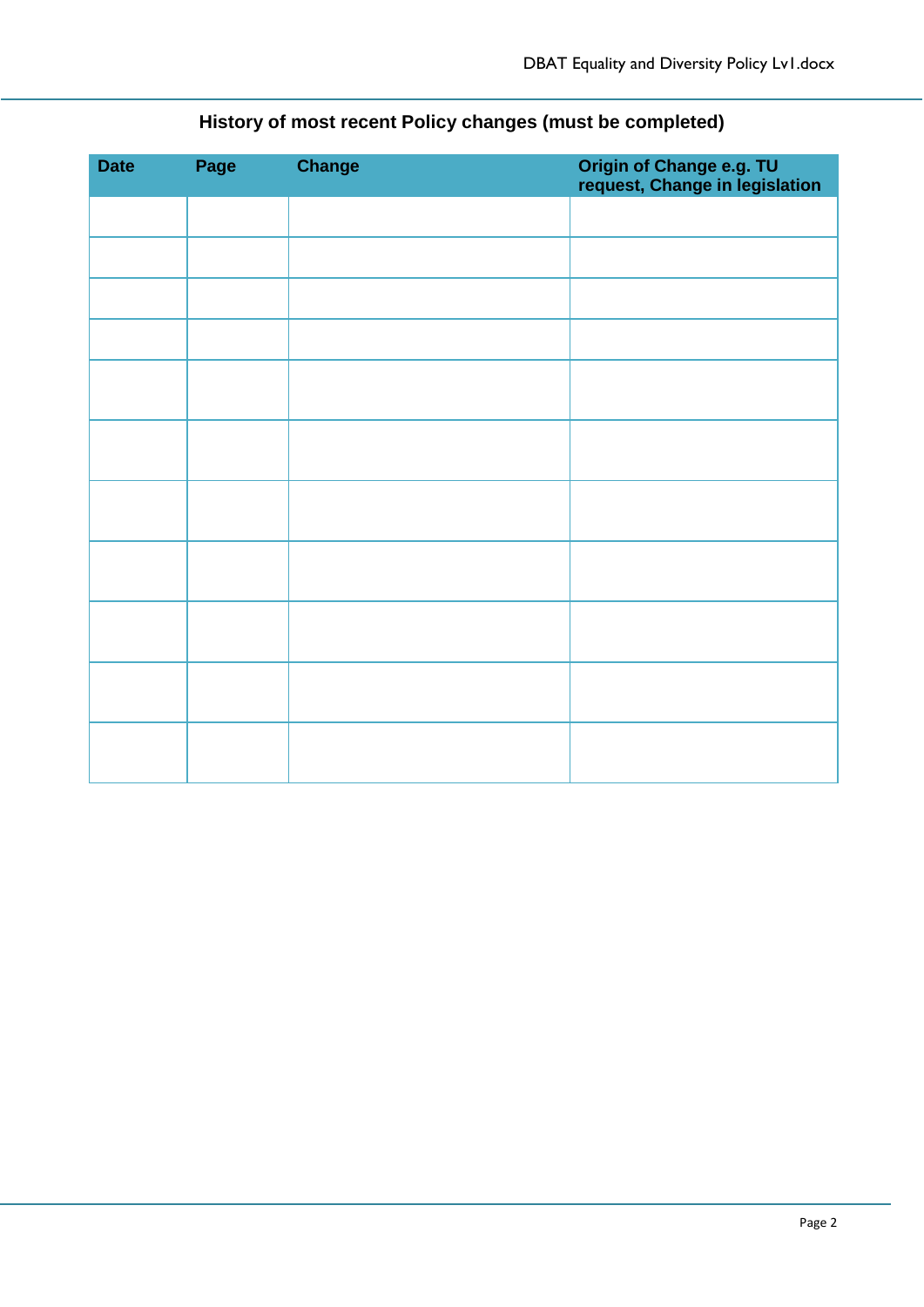### **Contents**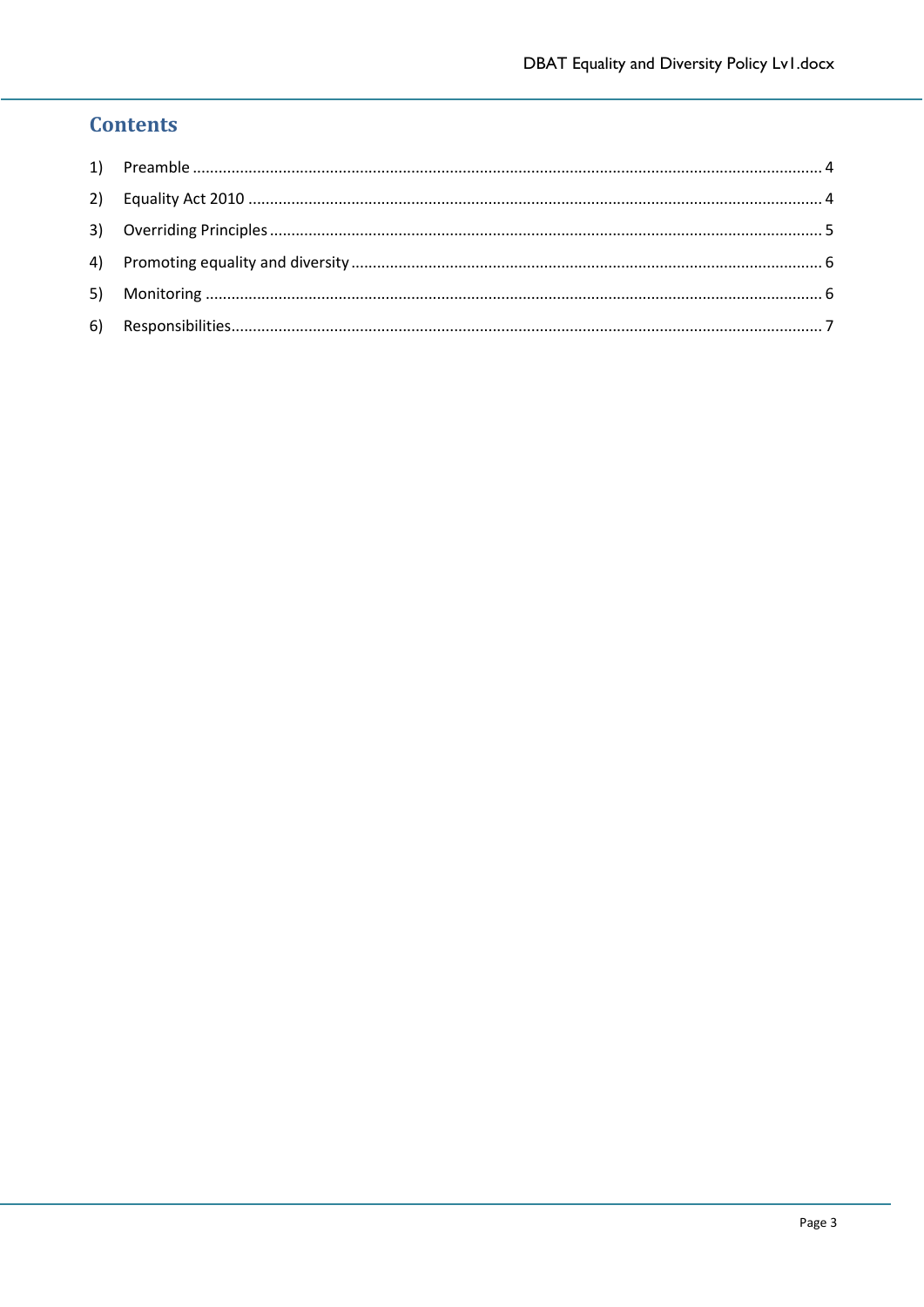#### <span id="page-3-0"></span>**1) Preamble**

- a) The Diocese of Bristol Academies Trust (DBAT) has a legal and moral duty to ensure that it and its academies comply with the spirit and wording of the Equality Act 2010. The Main Board of DBAT has delegated the day-to-day strategic management and implementation of our equality duties within the Academy to the Local Board and Principal of the Academy.
- **b)** This policy sets out the equality values and procedures which the Academy will follow with regard to equality, diversity, inclusion and accessibility. **It should be read in conjunction with the Accessibility Policy and Plan, the Equal Opportunities Policy, the policies of individual academies**

#### <span id="page-3-1"></span>**2) Equality Act 2010**

- a) The Equality Act 2010 was introduced to ensure protection from discrimination, harassment and victimisation on the grounds of specific characteristics, referred to as the 'protected characteristics'.
- b) The nine protected characteristics are:
	- Age
	- **Disability**
	- Gender reassignment
	- Marriage and civil partnership
	- Pregnancy and maternity
	- Race
	- **Religion and belief**
	- Sex
	- Sexual orientation
- c) The Act requires all public organisations, including academies to comply with the Public Sector Equality Duty and two specific duties:
- d) **The Public Sector Equality Duty** ("**PSED**") or "general duty" requires all public organisations, including schools to:
	- Eliminate unlawful discrimination, harassment and victimisation
	- Advance equality of opportunity between different groups
	- Foster good relations between different groups
- e) **The two "specific duties"** require all public organisations, including academies to:
	- Publish information to show compliance with the PSED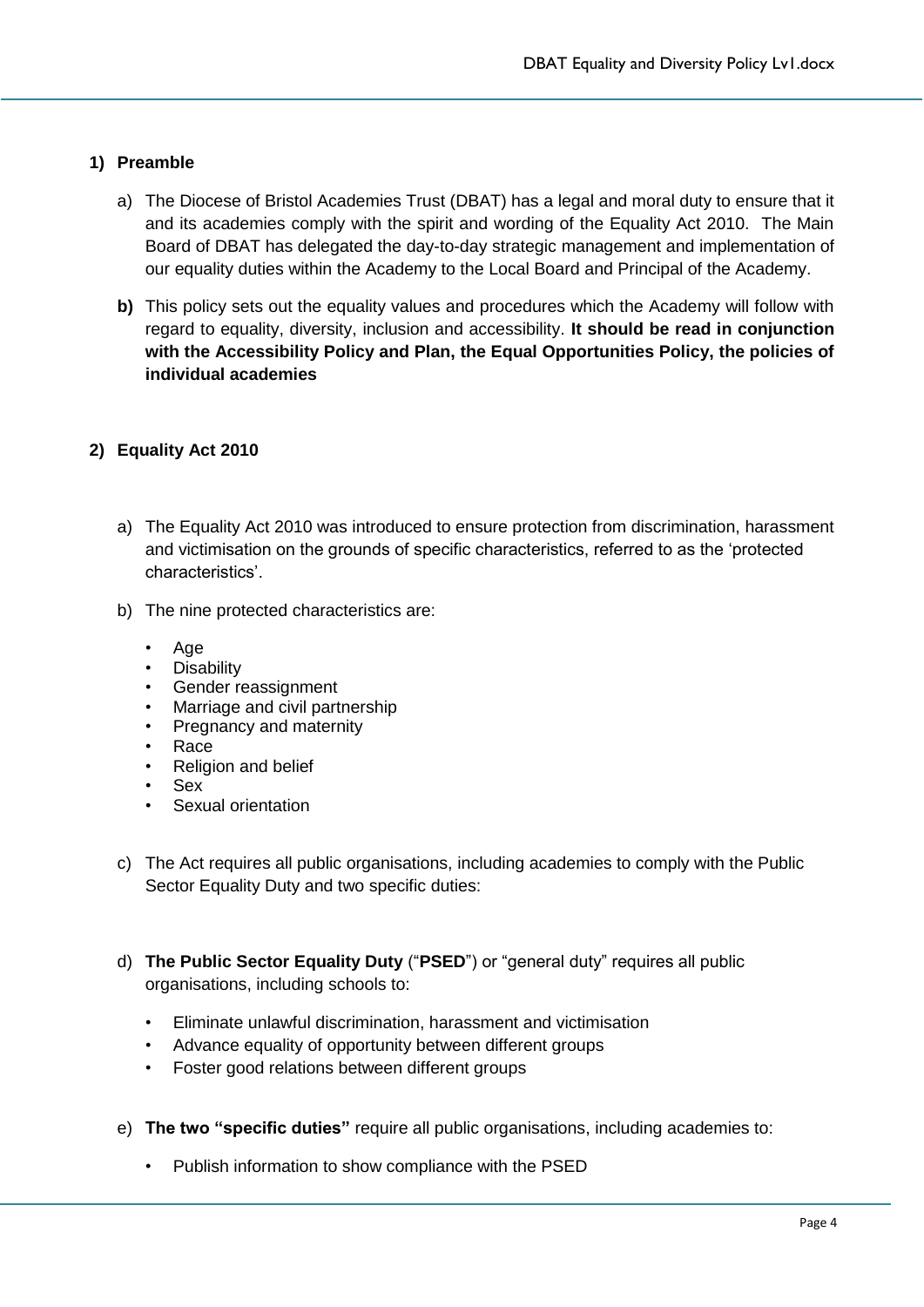- Publish equality objectives at least every 4 years which are specific and measurable
- f) DBAT Academies should publish this information on their websites.

#### <span id="page-4-0"></span>**3) Overriding Principles**

- a) DBAT is an inclusive organisation where we focus on the well-being and progress of every pupil and where all members of our community are of equal worth. This means not simply treating everybody in the same way but understanding and tackling the different barriers which could lead to unequal outcomes for different groups of people as well as celebrating and valuing the achievements and strengths of all members of our community.
- b) We believe that equality across DBAT should permeate all aspects of our organisation's life and is the responsibility of every member of the trust and wider community. Every member of the trust community should feel safe, secure, valued and of equal worth. The Equality Act 2010 provides a framework to support our commitment to valuing diversity, tackling discrimination, promoting equality and fostering good relationships between people. It also ensures that we continue to tackle issues of disadvantage and underachievement of different groups.
- c) We recognise that these duties reflect international human rights standards as expressed in the UN Convention on the Rights of the Child, the UN Convention on the Rights of People with Disabilities and the Human Rights Act 1998.
- d) Our approach to equality is based on the following 7 key principles:
	- i) **Everyone is of equal value,** whether or not they are disabled, whatever their ethnicity, culture, national origin or national status, whatever their gender and gender identity, whatever their religious or non-religious affiliation or faith background and whatever their sexual orientation.
	- ii) **We recognize, respect and value difference and understand that diversity is a strength.** We take account of differences and strive to remove barriers and disadvantages which people may face, in relation to disability, ethnicity, gender, religion, belief or faith and sexual orientation. We believe that diversity is a strength, which should be respected and celebrated by all those who learn, teach and visit here.
	- **iii) We foster positive attitudes and relationships.** We actively promote positive attitudes and mutual respect between groups and communities different from each other.
	- iv) **We foster a shared sense of cohesion and belonging.** We want all members of our school community to feel a sense of belonging within the school and wider community and to feel that they are respected and able to participate fully in school life.
	- v) **We observe good equalities practice for our staff**. We ensure that policies and procedures benefit all employees and potential employees in all aspects of their work, including in recruitment and promotion, and in continuing professional development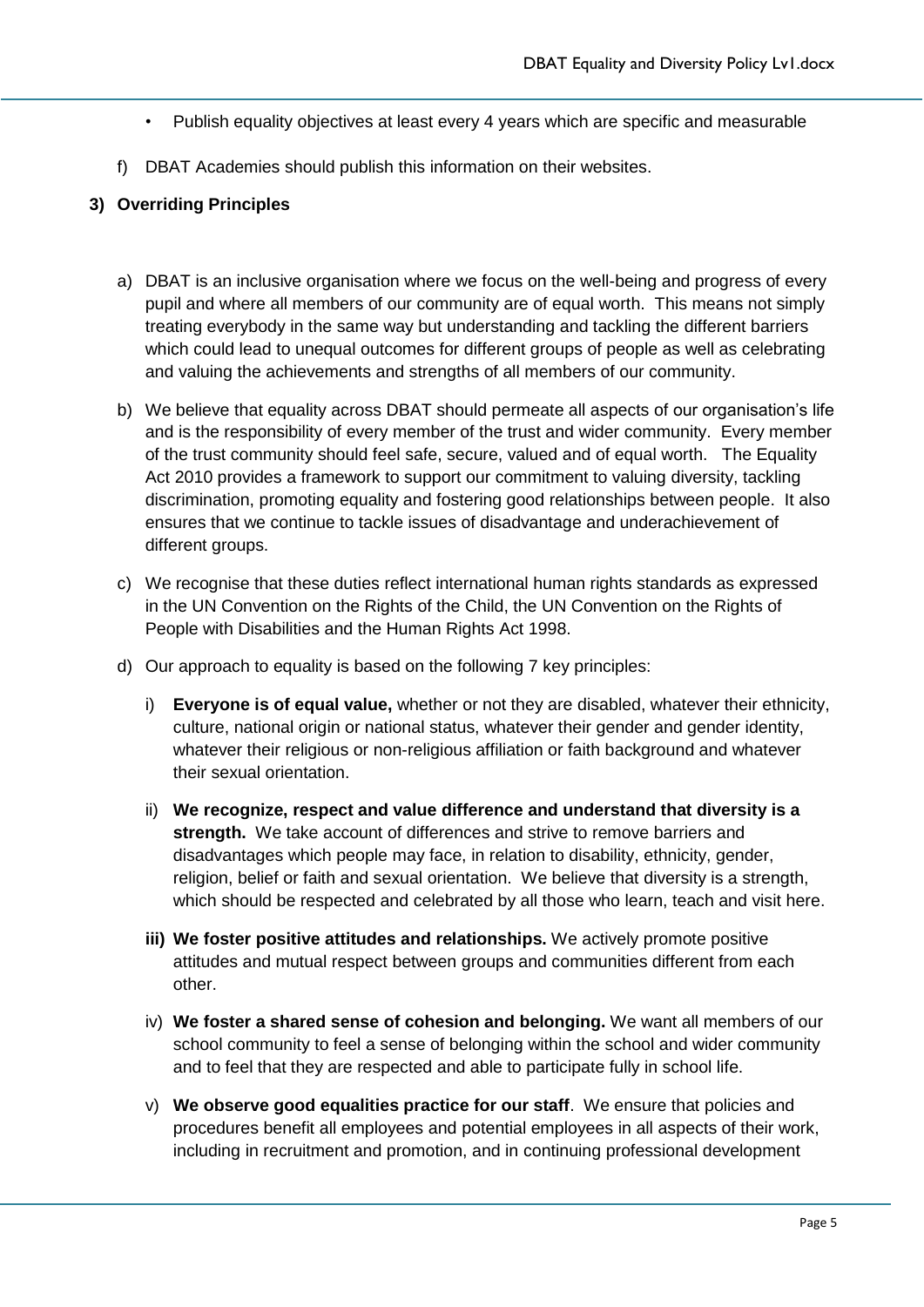- vi) **We have the highest expectations of all our children.** We expect that all pupils can make good progress and achieve to their highest potential
- vii) **We work to raise standards for all pupils, but especially for the most vulnerable**. We believe that improving the quality of education for the most vulnerable groups of pupils raises standards across the whole school.
- e) Although this policy is the key document for information about our approach to equalities in line with the PSED, we ensure that information about our responsibilities under the Equality Act are also included in individual academy development plans, self-evaluation reviews, academy prospectuses, central and academy websites and newsletters. There are also references to our equality duties in our central development plans, reviews and policies, including our HR policies.

#### <span id="page-5-0"></span>**4) Promoting equality and diversity**

- a) Individual academies will promote equality and diversity through:
	- Ethos and atmosphere
	- The curriculum
	- Teaching and learning
	- The learning environment
	- **Extra-curricular provision**
	- Staff recruitment and development

#### <span id="page-5-1"></span>**5) Monitoring**

- a) Individual academies will monitor the impact of this policy by collecting and analysing data on:
	- Pupil achievement
	- **Attendance**
	- **Bullying**
	- **Exclusions**
	- The application of rewards and sanctions
	- Participation in extra-curricular activities
	- Staff recruitment and development.
- b) Each academy will keep a log to record any actions or behaviours that breach this policy including details of what action was taken to address the incident.
- c) Each year the Principal will present a report to the Local Board with the results of this monitoring. These reports will be available to the Main Board on request.